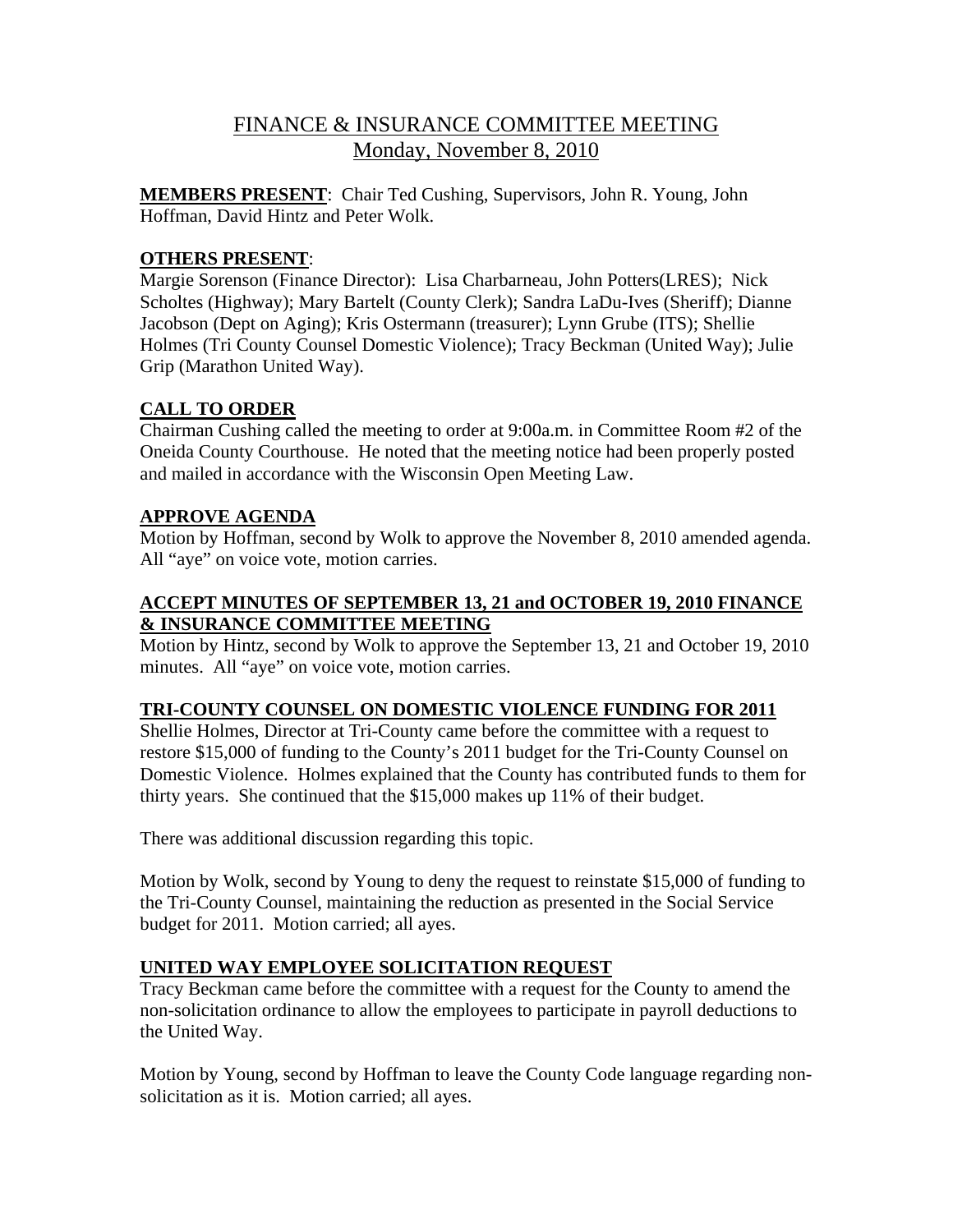### **211 PRESENTATION**

Potters explained to the Committee that the Family Resource Connection use to provide this service to Oneida County until nine months ago. He continued that Marathon County has been providing the service since that time.

Julie Grip explained that the program is a non-profit that provides community information and referrals. She continued that when the public doesn't know where to get help, they can call 211 and ask for information. Grip explained that when they took over the services they were able to secure \$45,000 to get started. They are now asking for fifty cents per capita or \$19,000 for 2011.

Motion by Wolk, second by Hintz to not support 211 funding as it is a new program. Motion carried; all ayes.

#### **VOUCHERS, REPORTS AND PURCHASE ORDERS**

#### County Clerk

Motion by Young, second by Wolk to approve the 2011 Liability Renewal with Wisconsin County Mutual. Motion carried; all ayes.

Motion by Cushing, second by Hintz to approve the 2011 blanket purchase orders as presented. Motion carried; all ayes.

Motion by Hoffman, second by Young to approve the County Clerk's bills and vouchers as presented. Motion carried; all ayes.

#### Treasurer

Motion by Hoffman, second by Wolk to approve the bills and vouchers as presented by the Treasurer. Motion carried; all ayes.

Motion by Cushing, second by Hoffman to accept the Statement of Cash for October 2010 as presented. Motion carried; all ayes.

Motion by Hoffman, second by Hintz to approve a line item transfer to purchase a copier/fax machine through ITS. Motion carried; all ayes.

Motion by Young, second by Wolk to approve the 2011 Long Range Action Plan for the Treasurer. Motion carried; all ayes.

Information Technology Services Motion by Cushing, second by Wolk to approve the ITS bills and vouchers as presented. Motion carried; all ayes.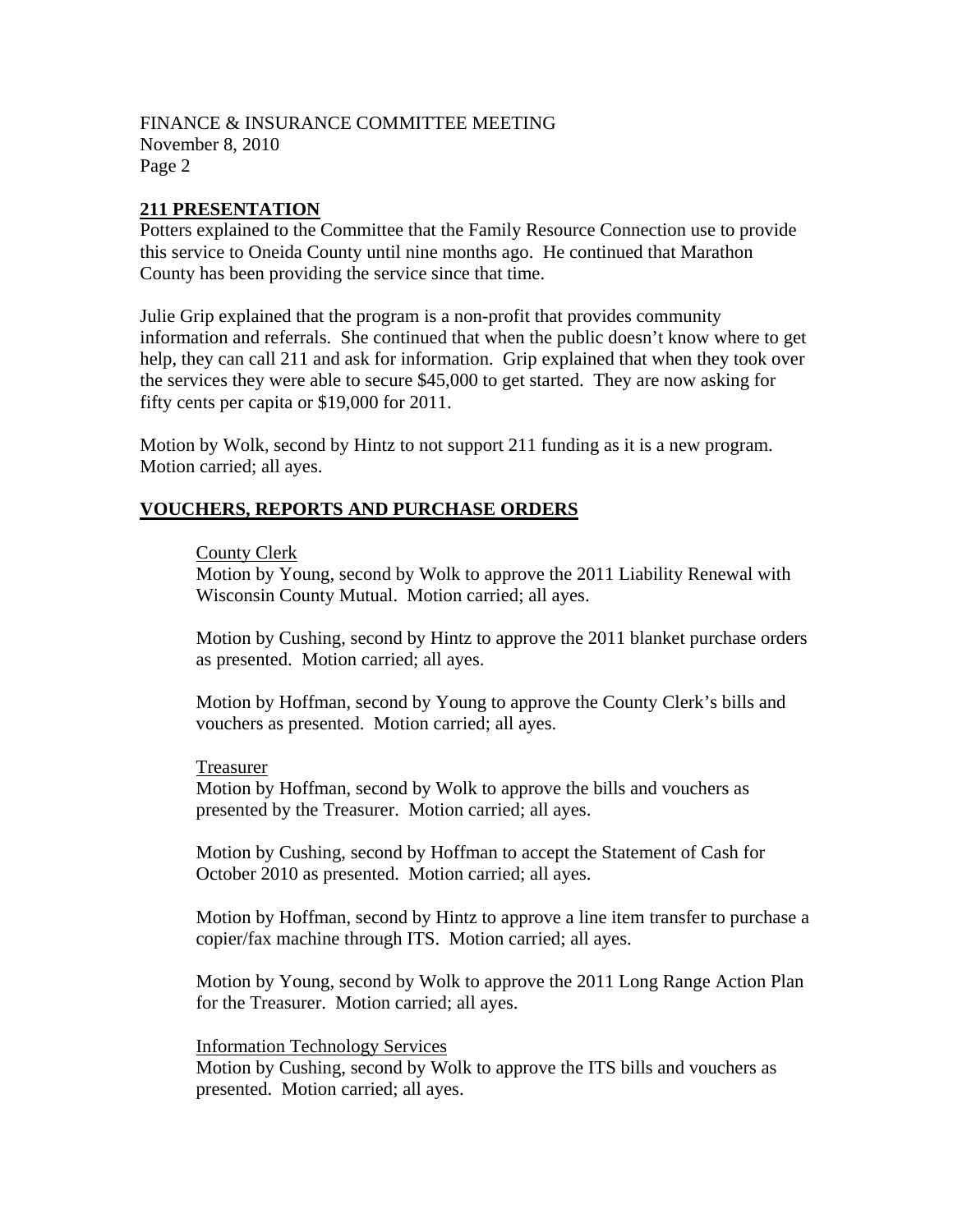#### FINANCE & INSURANCE COMMITTEE MEETING November 8, 2010 Page 3

#### Finance

Motion by Young, second by Hoffman to approve the Finance Department bills and vouchers, blanket purchase orders and personnel expense voucher as presented. Motion carried; all ayes.

Motion by Hoffman, second by Hintz to accept the September 2010 General Investments as presented. Motion carried; all ayes.

Sorenson make the committee aware that there would be the potential of motions made to amend the 2011 budget regarding the cost of remodeling the Northern Advantage Job Center building.

#### **LINE ITEM TRANSFERS**

Motion by Hoffman second by Young to approve the Line Item Transfers as presented. Motion carried; all ayes.

### **REVIEW RESOLUTIONS TO COME BEFORE THE ONEIDA COUNTY BOARD OF SUPERVISORS AT THEIR NOVEMBER 9, 2010 MEETING**

**Postponed Resolution #95-2010** – offered by the Supervisors of the Highway Committee authorizing \$4720.93 to be paid to the Town of Pelican for the cost of installing a culvert. Fiscal impact attached.

**Resolution #96-2010 –** offered by Supervisors of the Land Records Committee regarding a Quit Claim Deed to land owner Nicolas J. Van Loon/ Town of Schoepke. No fiscal impact.

**Resolution #97-2010 –** offered by Supervisors of the Land Records Committee regarding a Quit Claim Deed to land owner Bennett F. Bonack - Estate of Jeffery J Bonack / Town of Three Lakes. No fiscal impact.

**Resolution #98-2010 –** offered by Supervisors of the Land Records Committee regarding a Quit Claim Deed to land owners Gordon L Foust, Jr and Jean A Foust / Town of Lynne. No fiscal impact.

**Resolution #99-2010/Rez.Pet.#4-2010 –** offered by Supervisors of the Planning & Zoning Committee amending the Master Zoning District Document and the Oneida County Official Zoning District Boundary Map – Town of Minocqua. No fiscal impact.

**Resolution #100-2010/Rez.Pet.#6-2010 –** offered by Supervisors of the Planning & Zoning Committee amending the Master Zoning District Document and the Oneida County Official Zoning District Boundary Map – Town of Pine Lake. No fiscal impact.

**Resolution #101-2010 –** offered by Supervisors of the Forestry, Land & Outdoor Recreation Committee regarding the Oneida County Forestry Department annual work plan for 2011. Fiscal impact attached.